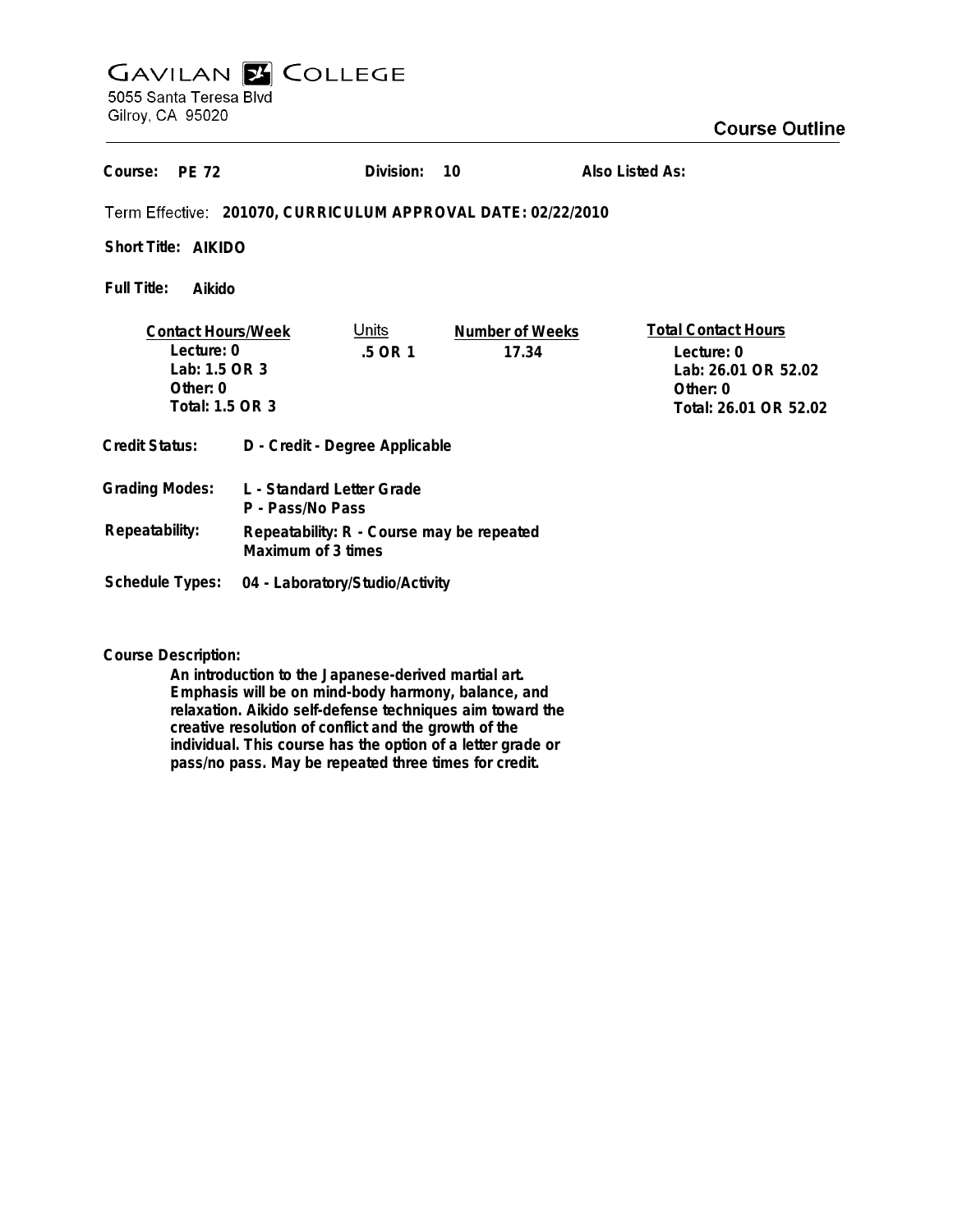**ARTICULATION and CERTIFICATE INFORMATION Associate Degree: GAV E1, effective 200570 CSU GE: CSU E1, effective 200570 IGETC: CSU TRANSFER: Transferable CSU, effective 200570 UC TRANSFER: Transferable UC, effective 200570**

**PREREQUISITES:**

**COREQUISITES:**

**STUDENT LEARNING OUTCOMES: 1. The student will perform basic ukemi (basic falling or moving skills). Measure: demonstration ILO: 7, 2, 6 GE-LO: E1**

**2. The student will demonstrate the philosophy (practices) of Aikido. Measure: performance ILO: 7, 2, 1, 4, 6 GE-LO: A1, E1**

**3. The student will complete the 6th Kyuu exam. Measure: test ILO: 7, 2, 6 GE-LO: A1, E1**

**TOPICS AND SCOPE: Curriculum Approval Date: 02/22/2010**

**Note:**

**Students who repeat the class will have the opportunity to improve their technique. Skillls or proficiencies are enhanced by supervised repetiton and practice within class periods.**

**6 - 12 Hours**

**Introduction to class, including course syllabus, course expectations, grading policy, and attendance policy. Handout and discussion on proper Dojo Etiquette. Presentation and practice of backward and forward falling skills and basic body movement drills. Introduction of one technique (probably Aidori ikkyo). Continue to work on basic movement. Work on back falls (show options). Introduce backward rolls. Review aidori ikkyo and introduce katatedori shiho nage. Continue to work on basic falling skills and introduce forward rolls. Review techniques learned to date. Introduce new technique of aidori kotegaishi.**

**SPO: Students will be able to describe proper Dojo Etiquette. They will demonstrate proper falling skills and basic body movements. The students will be able to properly perform forward and backward rolls.**

### **7.5 - 15 Hours**

**Hand out information on Aikido philosophy. Continue to work on basic falling**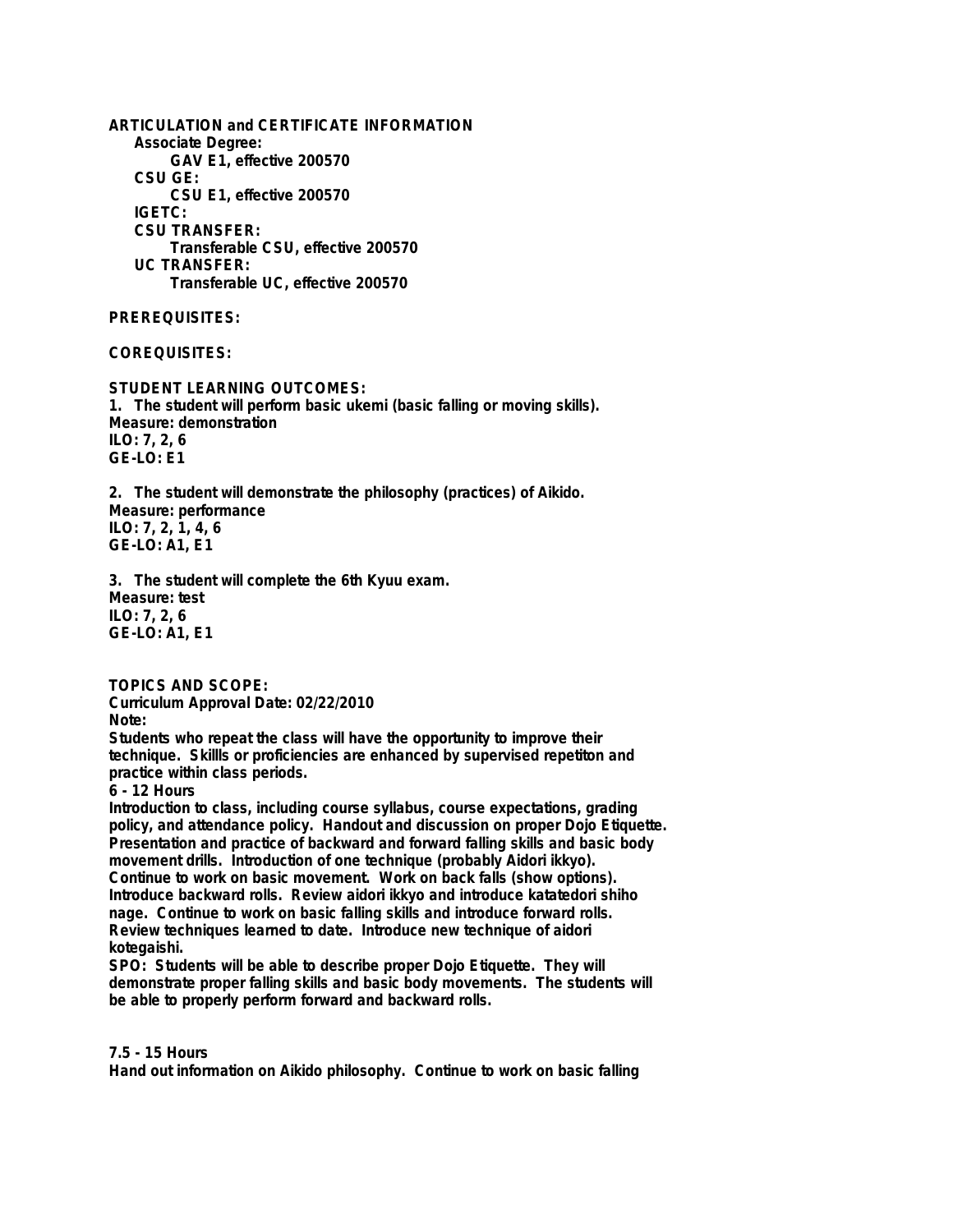**skills. Introduce a previously learned technique using a different attack: Yokomenuchi shihonage. Work on smoothing out forward rolls. Review aidori ikkyo and introduce the same technique from another attack: shomenuchi ikkyo. Also introduce aidori higinage to work on drills for forward rolls with partner. Review aidori kotegaishi and introduce same technique from another attack: munetsuki kotegaishi. Continue to work with forward rolls using aidori higinage and katatedori kokyunage. Provide additional information on the Aikido philosophy. Introduce shomenuchi iriminage. Review techniques taught to date. SPO: Students will be able to demonstrate the skills and techniques presented. They will be able to perform combined skills. They will discuss the Aikido philosophy.**

#### **6 - 12 Hours**

**Handout provided on what is expected in the 6th Kyuu test (first basic adult ranking). Review of all techniqes that are on the exam. Provide another handout on the Philosophy of Aikido. Introduce Aidori nikkyo and review shomenuchi ikkyo and shomenuchi iriminage. Introduce the skill of "knee walking" or shiko. Using shiko, practice suwarwaza shomenuchi ikkyo. Review katatedori shihonage and yokomenuchi shihonage.**

**SPO: Students will participate in the 6th Kyuu test. They will be able to explain "knee walking" and demonstrate the skill of shiko.**

#### **6 - 12 Hours**

**A handout describing the physical movement for the techniques on the 6th Kyuu exam will be provided. Review munetsuki kotegaishi and introduce ushiro dori kokyu nage and ushiro ryotedori ikkyo. Review requirements for the 6th Kyuu test and do some mock tests.**

**SPO: Students will perform the techniqes presented. They will participate in the mock tests.**

**2 Hours Practical final.**

**METHODS OF INSTRUCTION: Demonstration, paired and group practice. METHODS OF EVALUATION: CATEGORY 1 - The types of writing assignments required: Percent range of total grade: 0 %**

**If this is a degree applicable course, but substantial writing assignments are not appropriate, indicate reason Course primarily involves skill demonstration or problem solving**

**CATEGORY 2 -The problem-solving assignments required: Percent range of total grade:** 

**CATEGORY 3 -The types of skill demonstrations required: Percent range of total grade: 30 % to 50 %**

**Performance Exams**